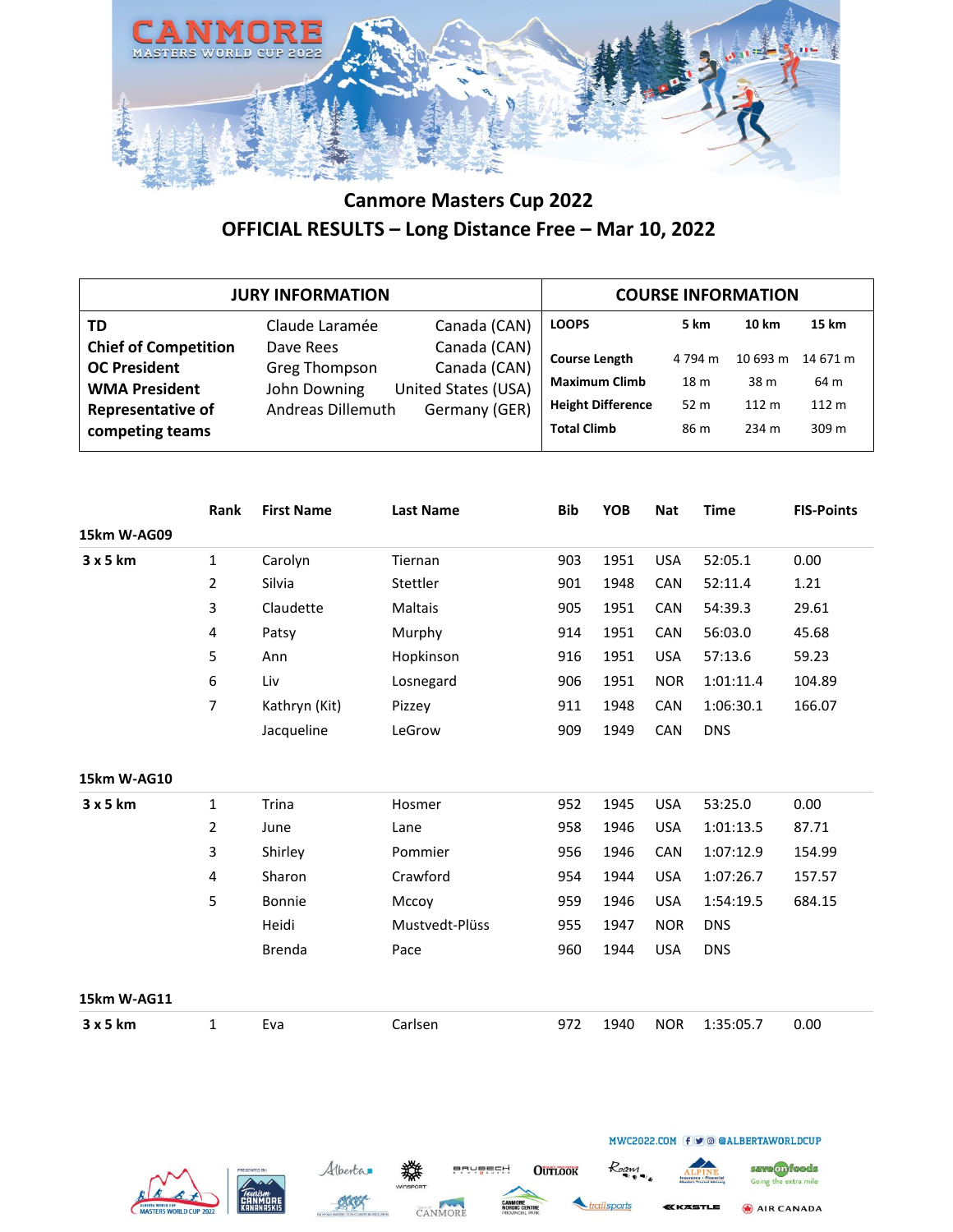

|             | Rank             | <b>First Name</b> | <b>Last Name</b> | <b>Bib</b> | <b>YOB</b> | <b>Nat</b> | <b>Time</b> | <b>FIS-Points</b> |
|-------------|------------------|-------------------|------------------|------------|------------|------------|-------------|-------------------|
| 15km M-AG10 |                  |                   |                  |            |            |            |             |                   |
| 3 x 5 km    | $\mathbf{1}$     | Willibald         | Tschemernjak     | 9002       | 1945       | <b>AUT</b> | 48:19.3     | 0.00              |
|             | 2                | Andre             | Grob             | 9001       | 1943       | <b>FRA</b> | 48:42.6     | 4.82              |
|             | 3                | Pierre            | Marty            | 9003       | 1946       | <b>FRA</b> | 49:37.3     | 16.14             |
|             | 4                | Jean-Christian    | Perraud          | 9005       | 1946       | <b>FRA</b> | 50:58.2     | 32.88             |
|             | 5                | Ken               | Sidney           | 9004       | 1946       | CAN        | 51:15.1     | 36.38             |
|             | $\boldsymbol{6}$ | Mike              | Jones            | 9008       | 1946       | CAN        | 51:38.6     | 41.24             |
|             | $\overline{7}$   | Lowell            | Mccoy            | 9026       | 1946       | <b>USA</b> | 59:39.7     | 140.81            |
|             | 8                | Steve             | Smigiel          | 9015       | 1945       | <b>USA</b> | 1:00:46.6   | 154.65            |
|             |                  | <b>Bruce</b>      | Legrow           | 9013       | 1944       | CAN        | <b>DNS</b>  |                   |
|             |                  | John              | Cobourn          | 9025       | 1946       | <b>USA</b> | <b>DNS</b>  |                   |
|             |                  | Kenneth           | Salzberg         | 9027       | 1946       | <b>USA</b> | <b>DNS</b>  |                   |
|             |                  | Tim               | Schowalter       | 9028       | 1944       | <b>USA</b> | <b>DNS</b>  |                   |
| 15km M-AG11 |                  |                   |                  |            |            |            |             |                   |
| 3 x 5 km    | $\mathbf 1$      | Jack              | White            | 9603       | 1939       | CAN        | 56:49.0     | 0.00              |
|             | 2                | Bob               | Gray             | 9602       | 1939       | <b>USA</b> | 56:54.1     | 0.90              |
|             | 3                | Odd               | Osland           | 9604       | 1941       | <b>USA</b> | 1:05:44.6   | 94.27             |
|             | 4                | Greg              | Feinsinger       | 9607       | 1941       | <b>USA</b> | 1:06:35.4   | 103.21            |
|             | 5                | Hans Jürgen       | Hahn             | 9606       | 1937       | <b>GER</b> | 1:11:53.3   | 159.16            |
| 30km W-AG01 |                  |                   |                  |            |            |            |             |                   |
| 2 x 15 km   | $\mathbf{1}$     | Mari              | Lindström        | 108        | 1988       | <b>FIN</b> | 1:27:31.6   | 0.00              |
|             | $\overline{2}$   | Shawn             | Tremblay         | 107        | 1991       | CAN        | 1:27:39.8   | 0.94              |
|             | 3                | Maryann           | Moore            | 103        | 1987       | CAN        | 1:32:37.8   | 34.98             |







**OUTLOOK** 

4 Aleesha Clark 110 1987 CAN 1:36:49.0 63.68 5 Carlee Glendenning 101 1991 CAN 1:54:11.2 182.76

rilsports

Roan



STLE

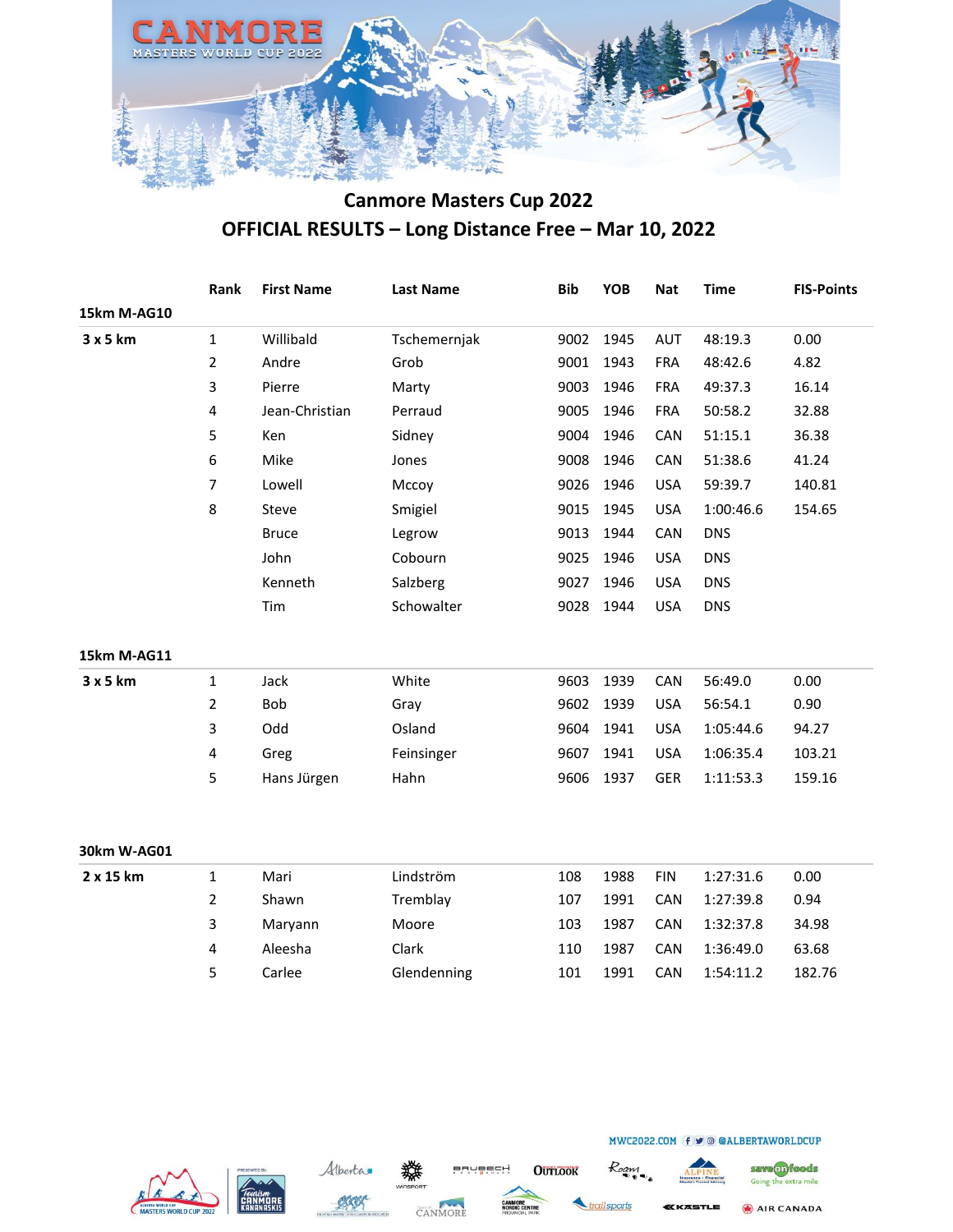

|             | Rank           | <b>First Name</b> | <b>Last Name</b> | <b>Bib</b> | <b>YOB</b> | <b>Nat</b> | <b>Time</b> | <b>FIS-Points</b> |
|-------------|----------------|-------------------|------------------|------------|------------|------------|-------------|-------------------|
| 30km W-AG02 |                |                   |                  |            |            |            |             |                   |
| 2 x 15 km   | $\mathbf 1$    | Lindsey           | Bengtson         | 202        | 1982       | <b>USA</b> | 1:27:34.9   | 0.00              |
|             | $\overline{2}$ | Terra             | Manca            | 206        | 1984       | CAN        | 1:30:31.7   | 20.19             |
|             | 3              | Maarit            | Korpi            | 201        | 1986       | <b>FIN</b> | 1:30:47.0   | 21.93             |
|             | 4              | Michelle          | Wilson           | 208        | 1984       | <b>USA</b> | 1:36:41.3   | 62.39             |
|             | 5              | Kathy             | Ismail           | 209        | 1983       | AUS        | 2:13:45.7   | 316.37            |
| 30km W-AG03 |                |                   |                  |            |            |            |             |                   |
| 2 x 15 km   | $\mathbf{1}$   | Natalie           | Dawson           | 314        | 1980       | <b>USA</b> | 1:31:00.6   | 0.00              |
|             | $\overline{2}$ | Jill              | Sorensen         | 316        | 1977       | <b>USA</b> | 1:32:42.7   | 11.22             |
|             | 3              | Regan             | Nelson           | 315        | 1980       | <b>USA</b> | 1:37:17.4   | 41.40             |
|             | 4              | Heather           | Lamson           | 301        | 1977       | CAN        | 1:38:14.0   | 47.62             |
|             | 5              | Lyndsay           | Sayers           | 310        | 1979       | CAN        | 1:46:08.9   | 99.80             |
|             | 6              | Cathryn           | Rowley           | 309        | 1977       | CAN        | 1:47:08.0   | 106.30            |
|             | 7              | Claudia           | Velandia         | 311        | 1981       | CAN        | 2:00:28.1   | 194.21            |
| 30km W-AG04 |                |                   |                  |            |            |            |             |                   |
| 2 x 15 km   | $\mathbf{1}$   | Jonna             | Kuronen          | 421        | 1974       | <b>FIN</b> | 1:25:43.4   | 0.00              |
|             | $\overline{2}$ | Tobi              | Henderson        | 408        | 1973       | CAN        | 1:26:56.3   | 8.50              |
|             | 3              | Carrie            | Carney           | 422        | 1974       | <b>USA</b> | 1:31:35.2   | 41.04             |
|             | 4              | Denise            | Hill             | 410        | 1972       | CAN        | 1:32:52.6   | 50.07             |
|             | 5              | Cynthia           | Wonham           | 420        | 1973       | CAN        | 1:38:24.0   | 88.73             |
|             | 6              | Kelly             | Guss             | 407        | 1976       | CAN        | 1:38:42.3   | 90.86             |
|             | $\overline{7}$ | Sanna             | Sevanto          | 401        | 1974       | <b>USA</b> | 1:40:46.4   | 105.34            |
|             | 8              | Ana               | Dennier          | 402        | 1972       | CAN        | 1:41:50.0   | 112.76            |
|             | 9              | Annmarie          | Gill             | 406        | 1974       | CAN        | 1:42:06.5   | 114.68            |
|             | 10             | Aisha Kathryn     | Montgomery       | 412        | 1974       | CAN        | 1:43:59.1   | 127.82            |
|             | 11             | Sonia             | Utting           | 418        | 1972       | CAN        | 2:05:15.6   | 276.73            |
|             |                | Diana             | Rucker           | 415        | 1972       | CAN        | <b>DNS</b>  |                   |







**BRUBECH** 

**OUTLOOK** 

railsports

Roam



save on foods

Going the extra mile

KKASTLE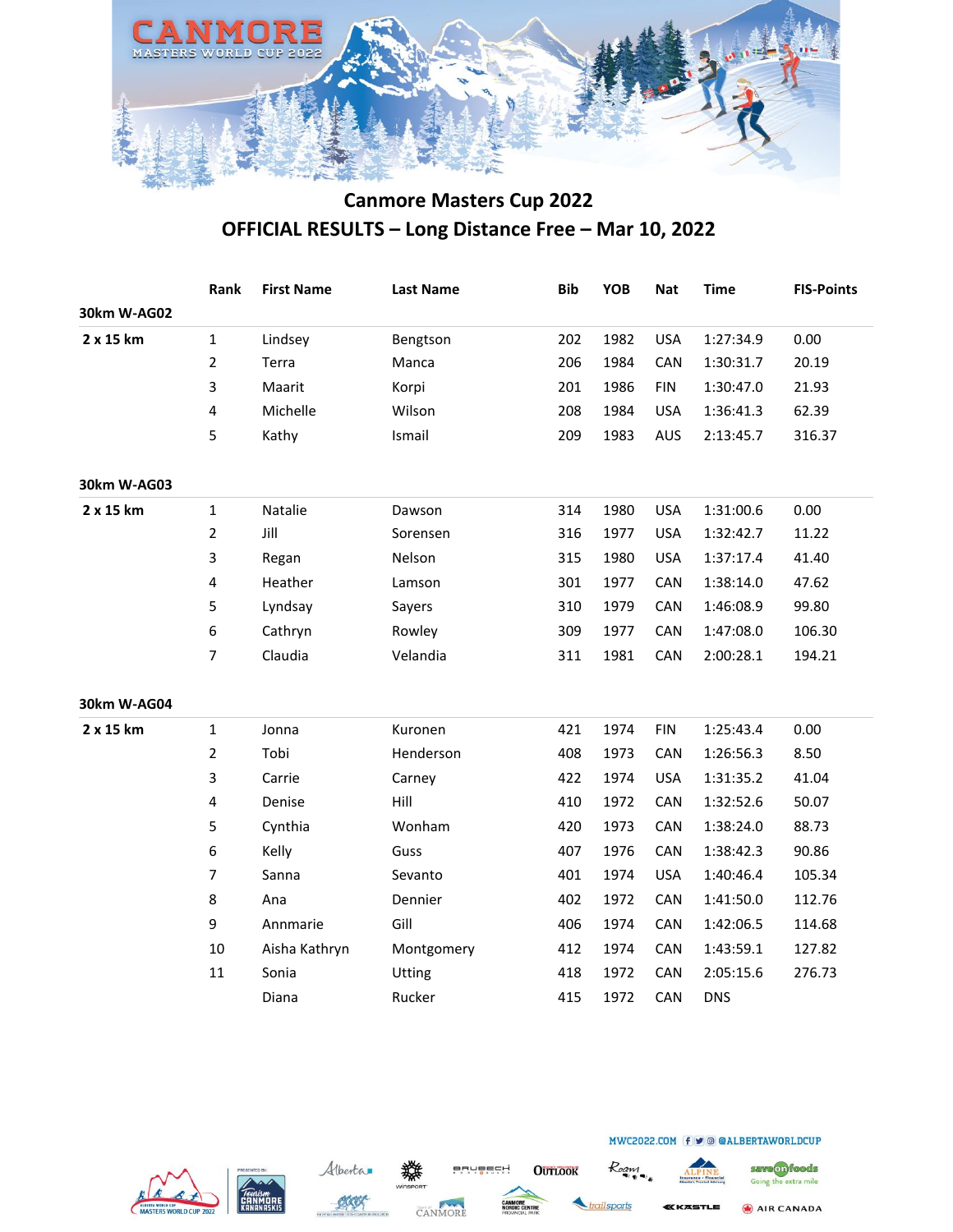

|             | Rank           | <b>First Name</b> | <b>Last Name</b>           | <b>Bib</b> | YOB  | <b>Nat</b> | <b>Time</b> | <b>FIS-Points</b> |
|-------------|----------------|-------------------|----------------------------|------------|------|------------|-------------|-------------------|
| 30km W-AG05 |                |                   |                            |            |      |            |             |                   |
| 2 x 15 km   | $\mathbf{1}$   | Alison            | Arians                     | 519        | 1970 | <b>USA</b> | 1:25:53.6   | 0.00              |
|             | $\overline{2}$ | Mary              | Wellington                 | 502        | 1970 | <b>USA</b> | 1:33:20.9   | 52.08             |
|             | 3              | Kitty             | Earl-Torniainen            | 503        | 1967 | <b>USA</b> | 1:33:54.8   | 56.02             |
|             | 4              | Amanda            | Kosmerly                   | 512        | 1971 | CAN        | 1:37:18.7   | 79.76             |
|             | 5              | Laura             | Salmon                     | 515        | 1970 | CAN        | 1:37:27.9   | 80.83             |
|             | 6              | Mary              | McKelvey                   | 501        | 1968 | <b>USA</b> | 1:38:33.6   | 88.48             |
|             | $\overline{7}$ | Jen               | Joynt                      | 523        | 1971 | <b>USA</b> | 1:43:46.9   | 124.96            |
|             | 8              | Germaine          | Thomas                     | 526        | 1967 | <b>USA</b> | 1:45:35.0   | 137.54            |
|             | 9              | Wanda             | Dixon                      | 506        | 1970 | CAN        | 1:45:43.9   | 138.58            |
|             | 10             | Karen             | Nakagawa                   | 514        | 1968 | CAN        | 1:46:21.3   | 142.93            |
|             | $11\,$         | Mia               | Corkran                    | 520        | 1968 | <b>USA</b> | 2:10:30.8   | 311.69            |
|             | 12             | Lycia             | Shaffner                   | 525        | 1969 | <b>USA</b> | 2:24:20.3   | 408.26            |
|             |                | Barbara           | Kreisle                    | 504        | 1969 | <b>USA</b> | <b>DNS</b>  |                   |
|             |                | Nancy             | Hostetler                  | 509        | 1971 | CAN        | <b>DNS</b>  |                   |
| 30km W-AG06 |                |                   |                            |            |      |            |             |                   |
| 2 x 15 km   | $\mathbf{1}$   | Suzanne           | King                       | 629        | 1964 | <b>USA</b> | 1:29:54.0   | 0.00              |
|             | $\overline{2}$ | Lise              | Labelle                    | 615        | 1965 | CAN        | 1:39:31.0   | 64.18             |
|             | 3              | Kathy             | <b>Butler</b>              | 607        | 1963 | CAN        | 1:42:19.7   | 82.95             |
|             | 4              | Donna             | Difolco                    | 603        | 1964 | <b>USA</b> | 1:43:12.9   | 88.87             |
|             | 5              | Judi              | Hulme                      | 601        | 1964 | <b>USA</b> | 1:43:28.3   | 90.58             |
|             | 6              | Andrea            | <b>Breen</b>               | 608        | 1966 | <b>USA</b> | 1:46:07.2   | 108.25            |
|             | $\overline{7}$ | Sabine            | Arnold                     | 628        | 1966 | <b>USA</b> | 1:46:32.4   | 111.06            |
|             | 8              | Susan             | Schroeder                  | 609        | 1965 | <b>USA</b> | 1:47:39.7   | 118.54            |
|             | 9              | Mary-Ann          | Alfthan                    | 626        | 1963 | <b>FIN</b> | 1:49:04.4   | 127.96            |
|             | 10             | Mel               | Dutkiewicz                 | 610        | 1962 | CAN        | 1:51:12.5   | 142.21            |
|             | 11             | Carol             | Kay                        | 614        | 1963 | CAN        | 1:52:13.0   | 148.94            |
|             | 12             | Sybil             | Praski                     | 631        | 1962 | <b>USA</b> | 1:53:26.4   | 157.11            |
|             | 13             | Katarina          | Tomas                      | 623        | 1962 | CAN        | 1:57:55.2   | 187.01            |
|             | 14             | Marilyn           | Sandford                   | 632        | 1965 | <b>USA</b> | 2:06:27.6   | 244.00            |
|             | 15             | Patty             | Cameron                    | 634        | 1965 | <b>CAN</b> | 2:16:26.3   | 310.60            |
|             |                | Jessica           | Heyes                      | 612        | 1963 | CAN        | <b>DNS</b>  |                   |
|             |                | Buur              | <b>Thorlakson Marianne</b> | 622        | 1964 | CAN        | <b>DNS</b>  |                   |







BRUBECH

**OUTLOOK** 

ailsports

Roam

AIR CANADA **(KASTLE** 

MWC2022.COM f v @ @ALBERTAWORLDCUP

save on foods

Going the extra mile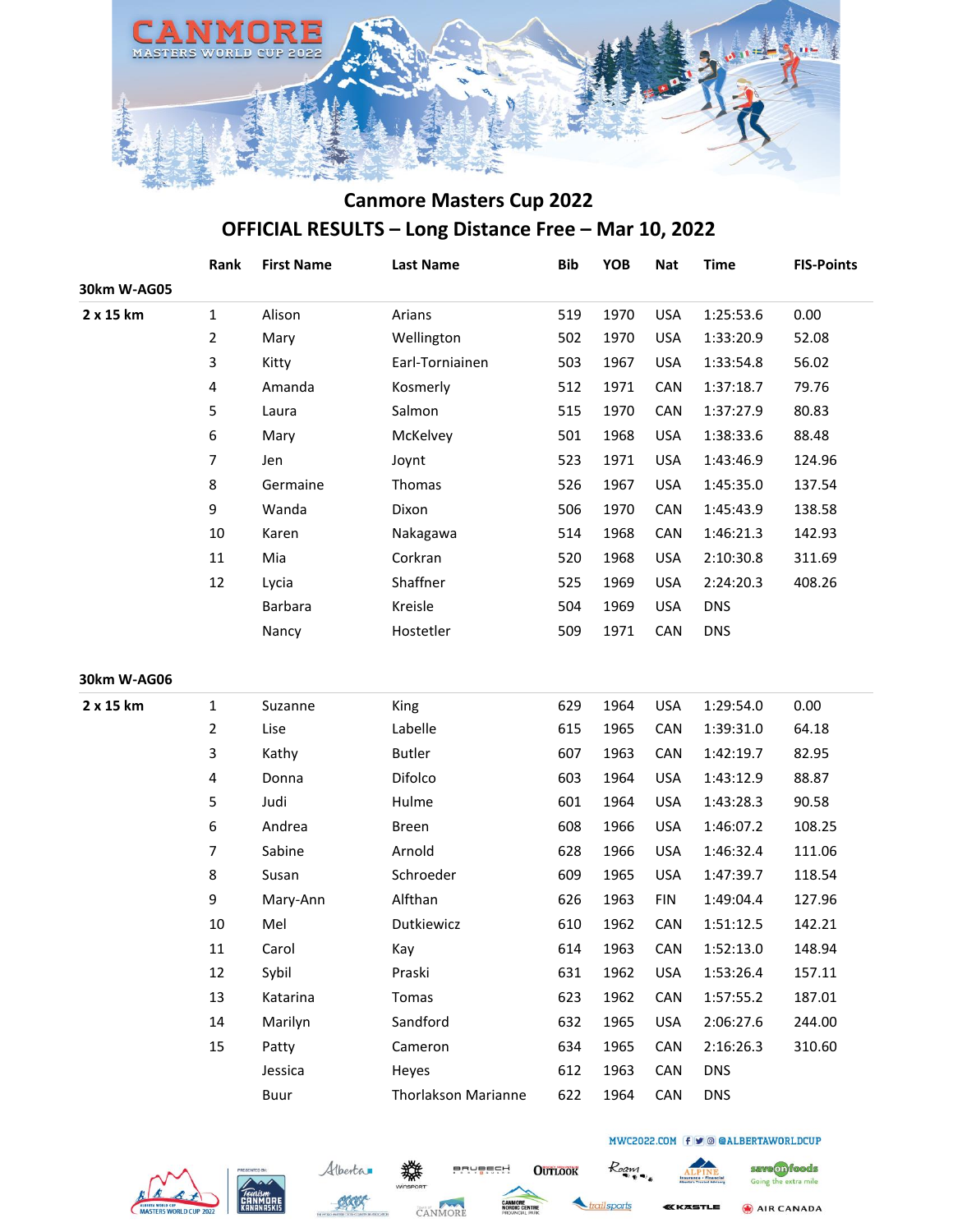

|             | Rank           | <b>First Name</b> | <b>Last Name</b> | <b>Bib</b> | YOB  | <b>Nat</b> | <b>Time</b> | <b>FIS-Points</b> |
|-------------|----------------|-------------------|------------------|------------|------|------------|-------------|-------------------|
| 30km W-AG07 |                |                   |                  |            |      |            |             |                   |
| 2 x 15 km   | $1\,$          | Nancy             | Burden           | 702        | 1961 | CAN        | 1:33:41.5   | 0.00              |
|             | $\overline{2}$ | Lise              | Meloche          | 726        | 1960 | CAN        | 1:36:13.6   | 16.23             |
|             | 3              | Muffy             | Ritz             | 703        | 1957 | <b>USA</b> | 1:37:07.7   | 22.01             |
|             | 4              | Joy               | Mekechuk         | 725        | 1959 | CAN        | 1:37:34.0   | 24.82             |
|             | 5              | Cheryl            | Dubois           | 711        | 1961 | <b>USA</b> | 1:38:15.6   | 29.26             |
|             | 6              | Louise            | Martineau        | 709        | 1960 | CAN        | 1:41:42.8   | 51.37             |
|             | 7              | Sandra            | Ecclestone       | 707        | 1957 | CAN        | 1:41:50.1   | 52.15             |
|             | 8              | Gertrud           | Härer            | 712        | 1961 | GER        | 1:42:06.1   | 53.86             |
|             | 9              | Sharon            | Mcdowell-Larsen  | 723        | 1960 | CAN        | 1:45:04.0   | 72.85             |
|             | 10             | Linda             | Prenioslo        | 728        | 1961 | CAN        | 1:47:35.0   | 88.96             |
|             | 11             | Chris             | Bowlby           | 743        | 1959 | CAN        | 1:47:46.0   | 90.14             |
|             | 12             | Sharon            | <b>Baker</b>     | 713        | 1958 | <b>USA</b> | 1:47:57.3   | 91.34             |
|             | 13             | Elizabeth         | Paul             | 738        | 1957 | <b>USA</b> | 1:48:46.4   | 96.58             |
|             | 14             | Susan             | Kaczmarek        | 708        | 1959 | CAN        | 1:49:26.4   | 100.85            |
|             | 15             | Susan             | Turza            | 732        | 1960 | CAN        | 1:49:28.6   | 101.09            |
|             | 16             | Susan             | Yackulic         | 733        | 1958 | CAN        | 1:49:51.5   | 103.53            |
|             | 17             | Laura             | Howat            | 710        | 1959 | <b>USA</b> | 1:55:38.5   | 140.57            |
|             | 18             | Julie             | Bladel           | 719        | 1957 | <b>USA</b> | 2:05:12.3   | 201.81            |
|             | 19             | Lori              | Borchert         | 717        | 1957 | CAN        | 2:14:11.3   | 259.34            |
|             |                | Susan             | Bond             | 735        | 1958 | <b>USA</b> | <b>DNF</b>  |                   |
|             |                | Trish             | Macleod          | 714        | 1960 | CAN        | <b>DNS</b>  |                   |
|             |                | Lesley            | Beatson          | 724        | 1958 | CAN        | <b>DNS</b>  |                   |
|             |                | Kelly             | Allison          | 734        | 1961 | <b>USA</b> | <b>DNS</b>  |                   |
|             |                | Lori              | Selby            | 739        | 1961 | <b>USA</b> | <b>DNS</b>  |                   |
|             |                |                   |                  |            |      |            |             |                   |
| 30km W-AG08 |                |                   |                  |            |      |            |             |                   |
| 2 x 15 km   | $\mathbf{1}$   | Laura             | Colnaghi         | 805        | 1954 | <b>ITA</b> | 1:45:10.3   | 0.00              |
|             | $\overline{2}$ | Katie             | Meyer            | 806        | 1956 | <b>USA</b> | 1:45:32.0   | 2.06              |
|             | 3              | Rosalyn           | Singleton        | 807        | 1956 | <b>USA</b> | 1:47:11.8   | 11.55             |
|             | 4              | Shirley           | Granter-Button   | 814        | 1955 | CAN        | 1:50:58.0   | 33.06             |
|             | 5              | Maureen           | Clement          | 809        | 1954 | CAN        | 1:51:38.3   | 36.89             |
|             | 6              | Judy              | Buchanan-Mappin  | 803        | 1952 | CAN        | 2:01:18.2   | 92.03             |
|             | $\overline{7}$ | Wendy             | Grater           | 811        | 1954 | CAN        | 2:03:06.2   | 102.30            |
|             |                |                   |                  |            |      |            |             |                   |







**BRUBECH** 

**OUTLOOK** 



Roam

AIR CANADA **(KASTLE** 

save on foods

Going the extra mile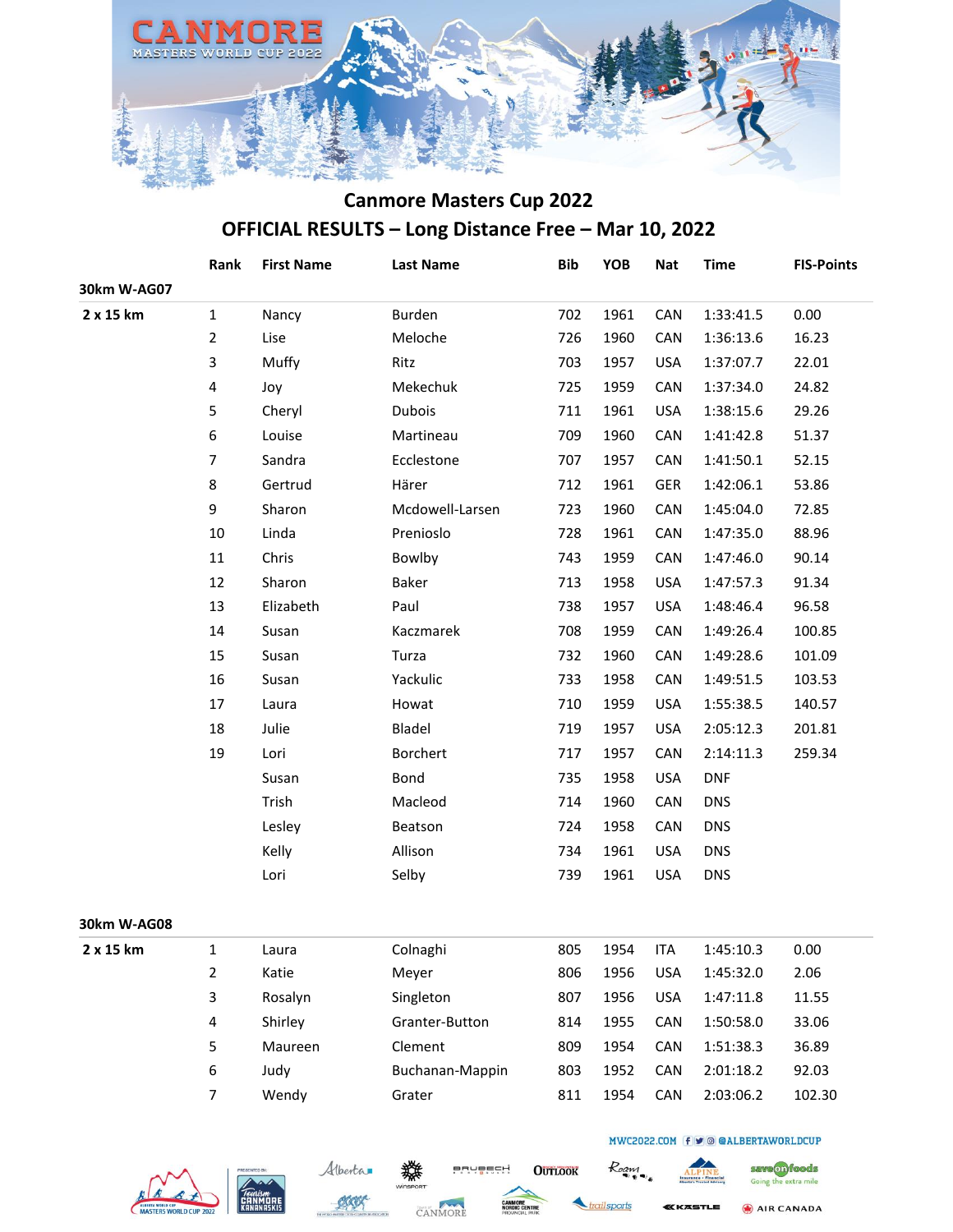

|             | Rank   | <b>First Name</b> | <b>Last Name</b> | <b>Bib</b> | YOB  | <b>Nat</b> | <b>Time</b> | <b>FIS-Points</b> |
|-------------|--------|-------------------|------------------|------------|------|------------|-------------|-------------------|
| 30km M-AG07 |        |                   |                  |            |      |            |             |                   |
| 2 x 15 km   | 1      | Barry             | Makarewicz       | 7002       | 1961 | <b>USA</b> | 1:20:58.0   | 0.00              |
|             | 2      | Kent              | Murdoch          | 7003       | 1961 | <b>USA</b> | 1:23:14.7   | 16.88             |
|             | 3      | Ludwig            | Rehm             | 7022       | 1960 | GER        | 1:23:15.1   | 16.93             |
|             | 4      | Janko             | Zeleznikar       | 7004       | 1961 | <b>SLO</b> | 1:25:19.4   | 32.28             |
|             | 5      | Jeff              | Schloss          | 7016       | 1958 | <b>USA</b> | 1:27:30.6   | 48.49             |
|             | 6      | Paul              | Smith            | 7001       | 1957 | <b>USA</b> | 1:28:13.1   | 53.74             |
|             | 7      | Helmut            | Kolb             | 7012       | 1959 | <b>AUT</b> | 1:28:14.8   | 53.95             |
|             | 8      | Scott             | Seaton           | 7069       | 1959 | <b>USA</b> | 1:29:22.1   | 62.26             |
|             | 9      | Mark              | Berger           | 7073       | 1960 | CAN        | 1:29:50.9   | 65.82             |
|             | $10\,$ | Roger             | Carroll          | 7077       | 1961 | CAN        | 1:30:54.8   | 73.71             |
|             | $11\,$ | Paul              | Miller           | 7048       | 1958 | CAN        | 1:32:34.1   | 85.97             |
|             | 12     | William           | Chastan          | 7017       | 1961 | <b>FRA</b> | 1:32:34.5   | 86.02             |
|             | 13     | Scott             | Waichler         | 7023       | 1961 | <b>USA</b> | 1:32:57.8   | 88.90             |
|             | 14     | Peter             | Miksovsky        | 7066       | 1961 | <b>USA</b> | 1:33:18.4   | 91.45             |
|             | 15     | Mark              | Tremblay         | 7057       | 1958 | CAN        | 1:34:08.3   | 97.61             |
|             | 16     | Andrei            | Petrov           | 7051       | 1959 | CAN        | 1:34:41.2   | 101.67            |
|             | 17     | Rich              | Pettit           | 7052       | 1958 | CAN        | 1:35:06.4   | 104.78            |
|             | 18     | Gregory           | Mcduffie         | 7065       | 1961 | <b>USA</b> | 1:35:07.5   | 104.92            |
|             | 19     | Ernst             | Loeksa           | 7015       | 1958 | <b>NOR</b> | 1:37:12.0   | 120.30            |
|             | 20     | Gilbert           | Levrino          | 8084       | 1957 | <b>FRA</b> | 1:38:16.6   | 128.28            |
|             | 21     | Jacob             | Herrero          | 7080       | 1961 | CAN        | 1:38:24.1   | 129.20            |
|             | 22     | Neil              | Ferguson         | 7035       | 1957 | CAN        | 1:39:58.5   | 140.86            |
|             | 23     | Mark              | Thomas           | 7018       | 1957 | CAN        | 1:41:31.5   | 152.35            |
|             | 24     | Jeffrey           | Wilhelm          | 7020       | 1959 | <b>USA</b> | 1:41:50.0   | 154.63            |
|             | 25     | Paul              | Haltvick         | 7008       | 1957 | <b>USA</b> | 1:42:52.8   | 162.39            |
|             | 26     | Mike              | Thompson         | 7056       | 1957 | CAN        | 1:44:48.7   | 176.70            |
|             | 27     | Joe               | Fero             | 7036       | 1958 | CAN        | 1:47:39.0   | 197.74            |
|             | 28     | Duane             | Davis            | 7029       | 1958 | CAN        | 1:52:43.3   | 235.32            |
|             | 29     | Ken               | Pill             | 7067       | 1961 | <b>USA</b> | 1:52:50.9   | 236.26            |
|             | 30     | Dan               | Wisneski         | 7070       | 1960 | <b>USA</b> | 1:55:02.4   | 252.50            |
|             | 31     | Chris             | Andrews          | 7071       | 1959 | CAN        | 1:57:07.0   | 267.89            |
|             | 32     | George            | Borchert         | 7074       | 1959 | CAN        | 2:01:13.1   | 298.28            |
|             | 33     | Dean              | Grove            | 7038       | 1959 | CAN        | 2:07:37.6   | 345.77            |
|             |        | David             | Maclean          | 7011       | 1959 | <b>USA</b> | <b>DNS</b>  |                   |
|             |        | Andrew            | Lyon             | 7044       | 1961 | CAN        | <b>DNS</b>  |                   |
|             |        | Murray            | Lyons            | 7045       | 1960 | CAN        | <b>DNS</b>  |                   |
|             |        | Andreas           | Betschart        | 7062       | 1958 | SUI        | <b>DNS</b>  |                   |
|             |        | Dave              | Bartol           | 7063       | 1961 | <b>USA</b> | <b>DNS</b>  |                   |
|             |        | Jeff              | Carpenter        | 7064       | 1958 | <b>USA</b> | <b>DNS</b>  |                   |







**BRUBECH** 

**OUTLOOK** 

ailsports

Roam

*EKASTLE* 

MWC2022.COM f v @ @ALBERTAWORLDCUP

AIR CANADA

save on foods

Going the extra mile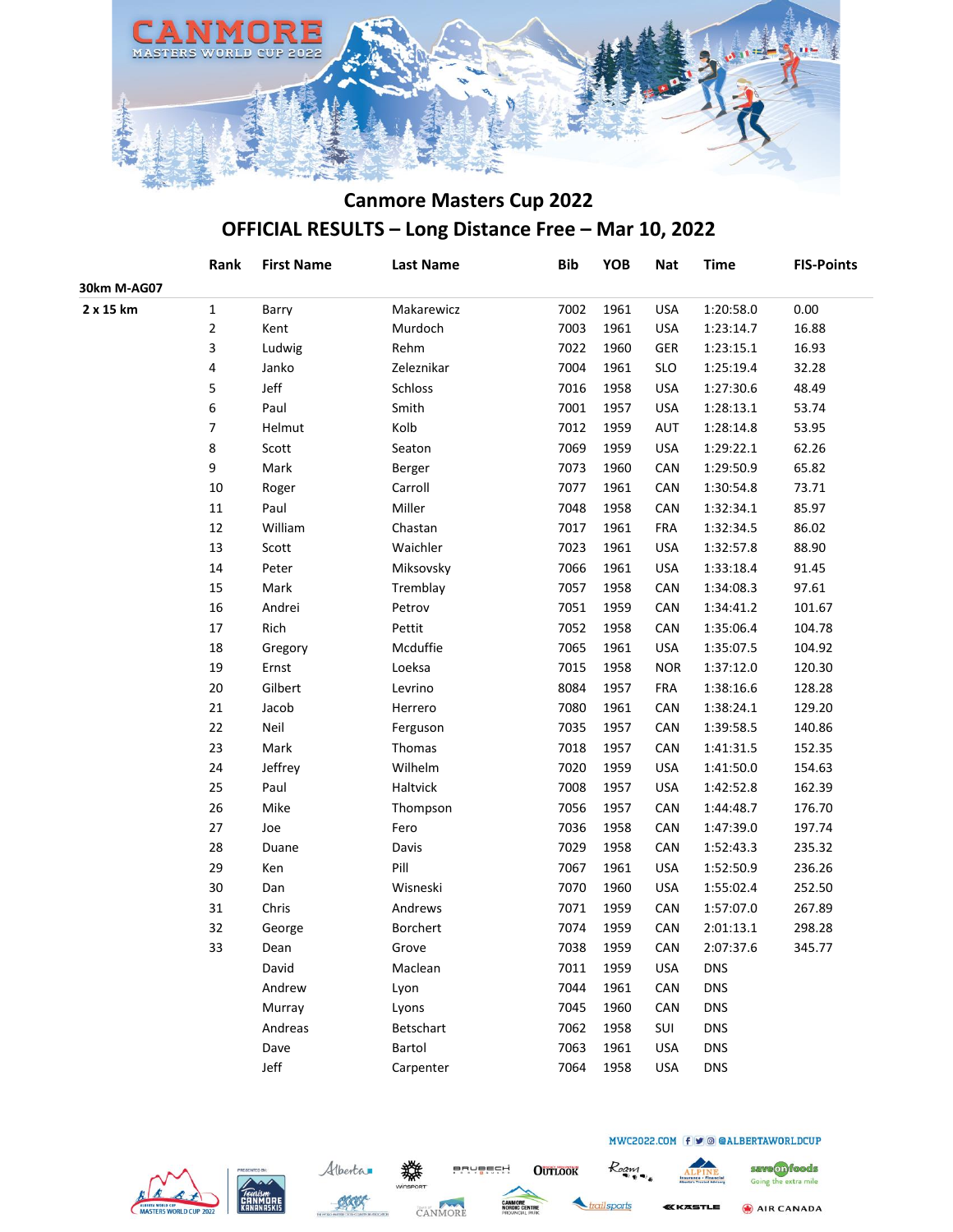

|             | Rank        | <b>First Name</b> | <b>Last Name</b> | <b>Bib</b> | <b>YOB</b> | <b>Nat</b> | <b>Time</b> | <b>FIS-Points</b> |
|-------------|-------------|-------------------|------------------|------------|------------|------------|-------------|-------------------|
| 30km M-AG08 |             |                   |                  |            |            |            |             |                   |
| 2 x 15 km   | $\mathbf 1$ | Aito              | Pennanen         | 8002       | 1954       | <b>FIN</b> | 1:28:11.2   | 0.00              |
|             | 2           | Leo               | Ukkonen          | 8003       | 1956       | <b>FIN</b> | 1:29:28.8   | 8.80              |
|             | 3           | Timo              | Pullinen         | 8012       | 1954       | <b>FIN</b> | 1:31:07.6   | 20.00             |
|             | 4           | Fred              | <b>Bushell</b>   | 8078       | 1956       | <b>CAN</b> | 1:31:13.2   | 20.64             |
|             | 5           | Randal            | Bladel           | 8014       | 1956       | <b>USA</b> | 1:33:03.2   | 33.11             |
|             | 6           | Geir Inge         | Relling          | 8011       | 1954       | <b>NOR</b> | 1:35:53.3   | 52.40             |
|             | 7           | Steven            | Moore            | 8020       | 1954       | <b>USA</b> | 1:35:55.3   | 52.63             |
|             | 8           | <b>Brian</b>      | Dunphy           | 8047       | 1955       | CAN        | 1:36:54.7   | 59.36             |
|             | 9           | Jean-Marc         | <b>Berliat</b>   | 8015       | 1956       | <b>FRA</b> | 1:37:08.7   | 60.95             |
|             | 10          | Wiliam            | Letham           | 8051       | 1956       | CAN        | 1:37:51.0   | 65.75             |
|             | $11\,$      | Klaus             | Sjoblom          | 8021       | 1955       | <b>FIN</b> | 1:39:03.9   | 74.01             |
|             | 12          | Lloyd             | <b>Button</b>    | 8079       | 1954       | CAN        | 1:40:46.6   | 85.66             |
|             | 13          | Ron               | Mahler           | 8052       | 1956       | CAN        | 1:41:13.7   | 88.73             |
|             | 14          | Mike              | Mappin           | 8024       | 1954       | CAN        | 1:42:32.7   | 97.69             |
|             | 15          | Dave              | Dawson           | 8046       | 1953       | CAN        | 1:43:03.9   | 101.23            |
|             | 16          | Martin            | Steinruck        | 8022       | 1952       | CAN        | 1:44:27.2   | 110.67            |
|             | $17\,$      | Mike              | Bell             | 8036       | 1952       | CAN        | 1:45:03.5   | 114.79            |
|             | 18          | Jacques           | Laures           | 8037       | 1955       | <b>FRA</b> | 1:45:34.7   | 118.33            |
|             | 19          | Bert              | Pschunder        | 8035       | 1955       | <b>USA</b> | 1:47:44.8   | 133.08            |
|             | 20          | Gordon            | Mesedahl         | 8068       | 1955       | <b>USA</b> | 1:48:22.1   | 137.31            |
|             | 21          | Jean-Marc         | Poulin           | 8027       | 1955       | CAN        | 1:48:29.8   | 138.18            |
|             | 22          | Don               | Camp             | 8023       | 1952       | <b>USA</b> | 1:49:04.4   | 142.11            |
|             | 23          | Russell           | West             | 8070       | 1953       | <b>USA</b> | 1:50:24.7   | 151.21            |
|             | 24          | Rick              | Hall             | 8033       | 1955       | CAN        | 1:52:12.6   | 163.45            |
|             | 25          | Murray            | Rossworn         | 8026       | 1954       | CAN        | 1:52:31.6   | 165.60            |
|             | 26          | Regis             | Peschot          | 8042       | 1956       | <b>FRA</b> | 2:00:11.7   | 217.78            |
|             | 27          | Herbert           | Joss             | 8064       | 1955       | SUI        | 2:04:06.8   | 244.44            |
|             | 28          | Dennis            | Arpin            | 8074       | 1952       | CAN        | 2:20:58.2   | 359.12            |
|             | 29          | <b>Bruce</b>      | Jamieson         | 8043       | 1952       | <b>USA</b> | 2:23:54.1   | 379.07            |
|             |             | Carl              | Covello          | 8080       | 1956       | CAN        | <b>DNF</b>  |                   |
|             |             | Bernard           | Duchene          | 8008       | 1956       | <b>FRA</b> | <b>DNF</b>  |                   |
|             |             | Carl              | Hoerger          | 8001       | 1956       | <b>USA</b> | <b>DNS</b>  |                   |
|             |             | Clifford          | Onthank          | 8006       | 1953       | <b>USA</b> | <b>DNS</b>  |                   |
|             |             | Kim               | Barrette         | 8045       | 1954       | <b>USA</b> | <b>DNS</b>  |                   |
|             |             | Woody             | Woods            | 8061       | 1955       | CAN        | <b>DNS</b>  |                   |
|             |             | Michael           | Allan            | 8073       | 1953       | CAN        | <b>DNS</b>  |                   |
|             |             |                   |                  |            |            |            |             |                   |







**BRUBECH** 

**OUTLOOK** 

ailsports

Roam

AIR CANADA KKASTLE

save on foods

Going the extra mile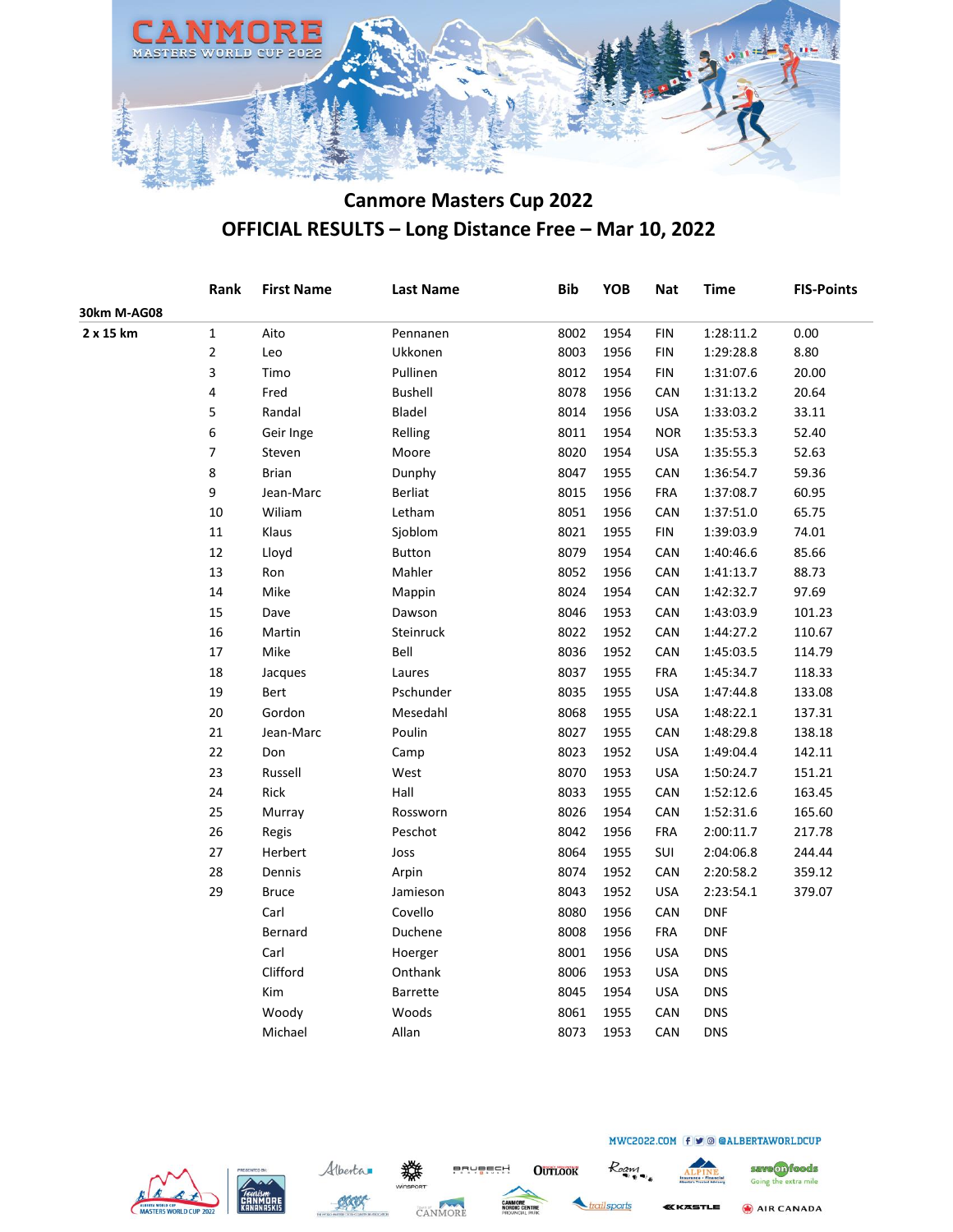

|             | Rank             | <b>First Name</b> | <b>Last Name</b> | <b>Bib</b> | YOB  | <b>Nat</b> | <b>Time</b> | <b>FIS-Points</b> |
|-------------|------------------|-------------------|------------------|------------|------|------------|-------------|-------------------|
| 30km M-AG09 |                  |                   |                  |            |      |            |             |                   |
| 2 x 15 km   | $\mathbf 1$      | Einar             | Vikingstad       | 8601       | 1951 | <b>NOR</b> | 1:31:46.6   | 0.00              |
|             | $\overline{2}$   | Erik              | Johansen         | 8602       | 1951 | <b>NOR</b> | 1:34:05.9   | 15.18             |
|             | 3                | Alfred            | Parsons          | 8603       | 1950 | CAN        | 1:34:45.1   | 19.45             |
|             | 4                | Guy               | Thibodeau        | 8610       | 1950 | <b>USA</b> | 1:38:21.9   | 43.07             |
|             | 5                | Ken               | Dawson           | 8615       | 1950 | <b>USA</b> | 1:39:03.1   | 47.56             |
|             | 6                | Kaare Magne       | Losnegard        | 8608       | 1951 | <b>NOR</b> | 1:40:18.8   | 55.81             |
|             | $\boldsymbol{7}$ | Jouko             | Karki            | 8612       | 1948 | <b>FIN</b> | 1:46:18.1   | 94.96             |
|             | 8                | David             | Christopherson   | 8609       | 1950 | <b>USA</b> | 1:47:55.9   | 105.62            |
|             | 9                | Réjean            | Charbonneau      | 8617       | 1949 | CAN        | 1:47:59.5   | 106.01            |
|             | $10\,$           | Alain             | Laffay           | 8637       | 1950 | <b>FRA</b> | 1:51:11.6   | 126.94            |
|             | 11               | Elden             | Jacobson         | 8639       | 1947 | <b>USA</b> | 1:53:16.4   | 140.54            |
|             | 12               | Junior            | Martin           | 8631       | 1950 | CAN        | 1:57:33.8   | 168.58            |
|             | 13               | <b>Bruce</b>      | Culbertson       | 8626       | 1951 | <b>USA</b> | 1:59:10.8   | 179.15            |
|             | 14               | Fred              | Longhart         | 8625       | 1950 | <b>USA</b> | 1:59:46.5   | 183.04            |
|             | 15               | Gregory           | Patz             | 8644       | 1950 | <b>USA</b> | 2:00:32.6   | 188.07            |
|             | 16               | Kenneth           | Plotz            | 8620       | 1948 | <b>USA</b> | 2:02:27.0   | 200.53            |
|             | 17               | Stanley           | Berry            | 8648       | 1948 | CAN        | 2:03:01.0   | 204.23            |
|             | 18               | Colin             | Gray             | 8622       | 1947 | CAN        | 2:09:30.0   | 246.62            |
|             |                  | Len               | Pizzey           | 8621       | 1951 | CAN        | <b>DNF</b>  |                   |
|             |                  | Beau              | Kent             | 8630       | 1947 | CAN        | <b>DNS</b>  |                   |
|             |                  | Ralph             | Johnson          | 8641       | 1948 | <b>USA</b> | <b>DNS</b>  |                   |
|             |                  | Michael           | Meyer            | 8643       | 1951 | <b>USA</b> | <b>DNS</b>  |                   |
|             |                  | Douglas           | Will             | 8646       | 1951 | <b>USA</b> | <b>DNS</b>  |                   |
|             |                  | Charlie           | <b>Bruce</b>     | 8650       | 1947 | CAN        | <b>DNS</b>  |                   |
|             |                  |                   |                  |            |      |            |             |                   |
| 45km M-AG01 |                  |                   |                  |            |      |            |             |                   |
| 3 x 15 km   | $\mathbf 1$      | Andre             | Tremblay         | 1005       | 1988 | CAN        | 1:56:19.7   | 0.00              |
|             | $\overline{2}$   | John              | Fitzgerald       | 1009       | 1987 | <b>USA</b> | 1:59:35.8   | 16.86             |
|             | 3                | Joel              | Gervais          | 1002       | 1988 | CAN        | 2:34:20.5   | 196.07            |







**BRUBECH** 

**OUTLOOK** 



Roam

AIR CANADA

save on foods

Going the extra mile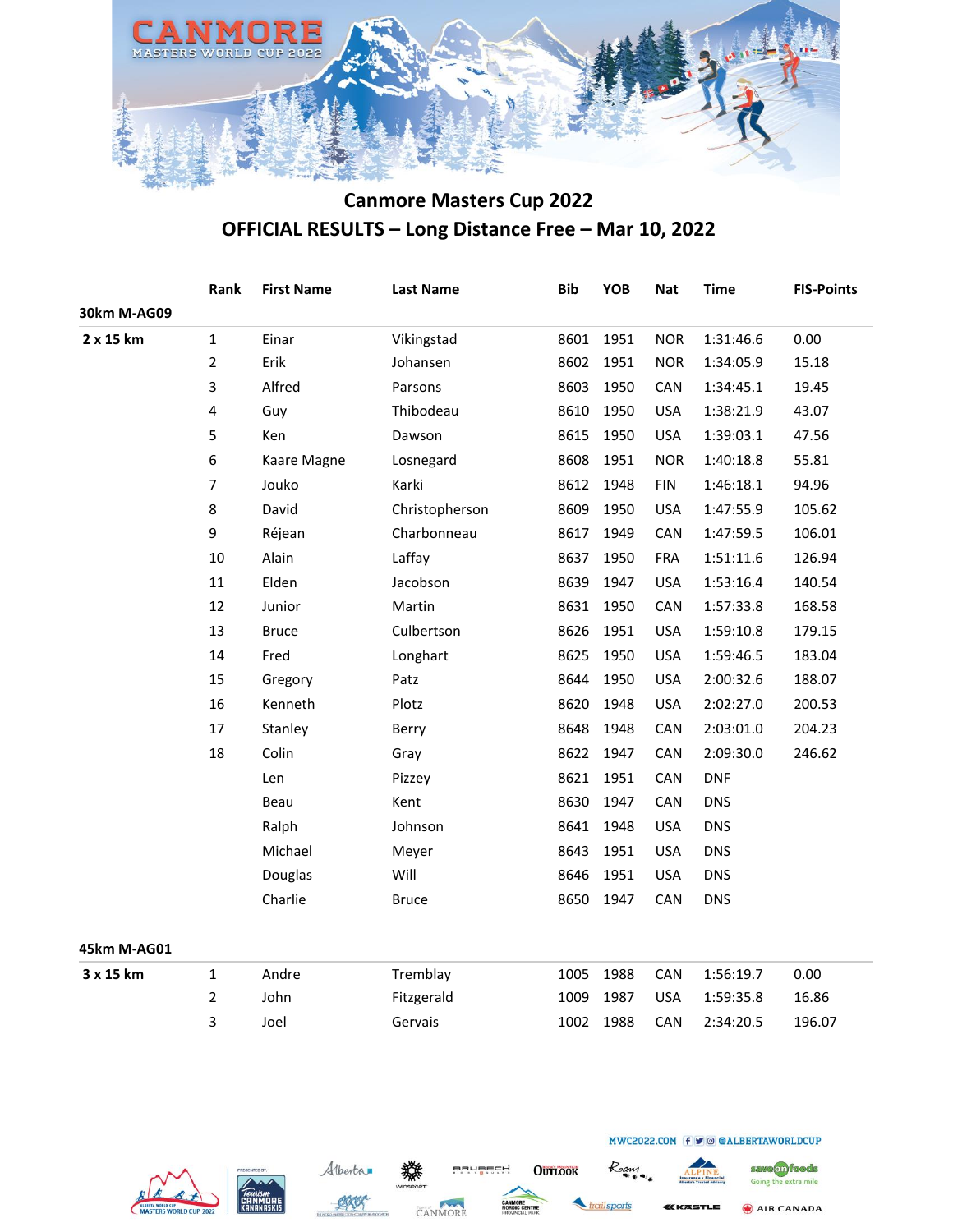

|             | Rank           | <b>First Name</b> | <b>Last Name</b> | <b>Bib</b> | <b>YOB</b> | <b>Nat</b> | <b>Time</b> | <b>FIS-Points</b> |
|-------------|----------------|-------------------|------------------|------------|------------|------------|-------------|-------------------|
| 45km M-AG02 |                |                   |                  |            |            |            |             |                   |
| 3 x 15 km   | 1              | Samy              | Laubscher        | 2009       | 1986       | SUI        | 1:58:47.9   | 0.00              |
|             | $\overline{2}$ | Johan             | Gustafsson       | 2001       | 1982       | <b>FIN</b> | 1:59:29.1   | 3.47              |
|             | 3              | Christopher       | <b>Butler</b>    | 2013       | 1986       | CAN        | 2:05:40.4   | 34.72             |
|             | 4              | <b>Brett</b>      | Wilson           | 2010       | 1985       | <b>USA</b> | 2:09:11.9   | 52.53             |
|             | 5              | Stefan            | <b>Bullock</b>   | 2011       | 1983       | CAN        | 2:17:39.1   | 95.22             |
| 45km M-AG03 |                |                   |                  |            |            |            |             |                   |
| 3 x 15 km   | 1              | Orion             | Berryman         | 3002       | 1981       | <b>USA</b> | 1:54:56.4   | 0.00              |
|             | 2              | Joachim           | Gustafsson       | 3001       | 1980       | <b>FIN</b> | 1:56:48.1   | 9.72              |
|             | 3              | James             | Rucker           | 3003       | 1979       | <b>USA</b> | 1:58:37.3   | 19.22             |
|             | 4              | Charles           | Curtis           | 3009       | 1979       | CAN        | 2:01:49.0   | 35.90             |
|             | 5              | Hugh              | Simson           | 3016       | 1978       | CAN        | 2:05:54.7   | 57.27             |
|             | 6              | John              | Wilkie           | 3004       | 1977       | CAN        | 2:06:38.0   | 61.04             |
|             | 7              | <b>Brian</b>      | <b>Brush</b>     | 3026       | 1980       | <b>USA</b> | 2:10:22.7   | 80.59             |
|             | 8              | Thomas            | Nelson           | 3027       | 1979       | <b>USA</b> | 2:10:29.4   | 81.17             |
|             | 9              | Marc              | Sonntag          | 3018       | 1977       | CAN        | 2:10:50.5   | 83.01             |
|             | 10             | Cyril             | Brennan          | 3033       | 1980       | CAN        | 2:11:23.8   | 85.91             |
|             | 11             | Martin            | Kariya           | 3010       | 1981       | CAN        | 2:14:50.9   | 103.92            |
|             | 12             | Marc              | Steinegger       | 3024       | 1978       | SUI        | 2:17:07.6   | 115.82            |
|             | 13             | Jamie             | Grant            | 3007       | 1979       | CAN        | 2:17:26.4   | 117.45            |
|             | 14             | Xing              | Fang             | 3006       | 1979       | CAN        | 2:20:17.4   | 132.33            |
|             | 15             | Luke              | Ryan             | 3031       | 1977       | <b>AUS</b> | 2:24:25.0   | 153.87            |
|             | 16             | David             | Rasmussen        | 3028       | 1979       | <b>USA</b> | 2:30:35.0   | 186.06            |
|             | 17             | Nicholas          | Utting           | 3021       | 1981       | CAN        | 2:38:30.3   | 227.41            |
|             |                |                   |                  |            |            |            |             |                   |







**OUTLOOK BRUBECH** 

Roam



AIR CANADA

MWC2022.COM f v @ @ALBERTAWORLDCUP

railsports KKASTLE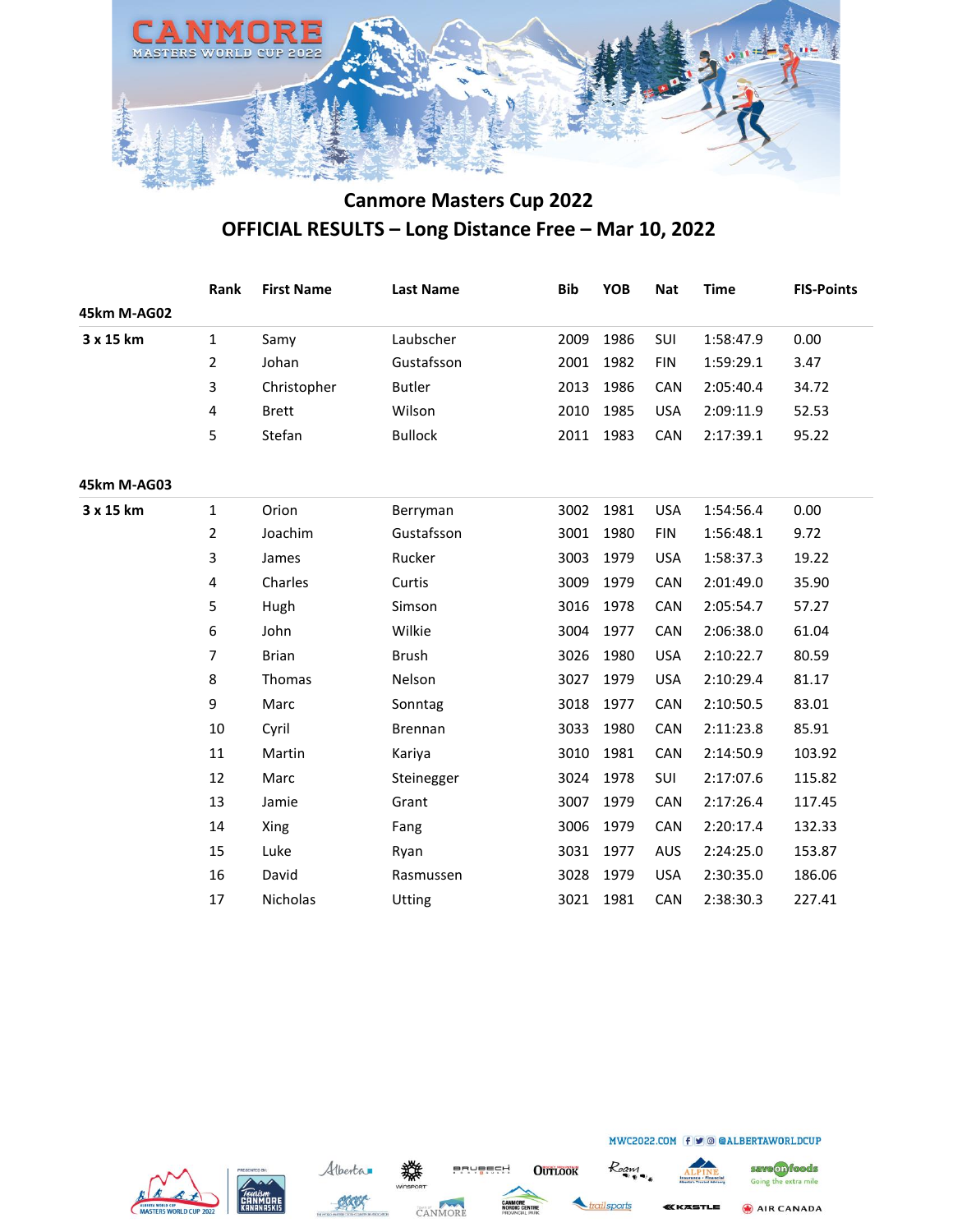

|             | Rank | <b>First Name</b> | <b>Last Name</b> | Bib  | <b>YOB</b> | <b>Nat</b> | <b>Time</b> | <b>FIS-Points</b> |
|-------------|------|-------------------|------------------|------|------------|------------|-------------|-------------------|
| 45km M-AG04 |      |                   |                  |      |            |            |             |                   |
| 3 x 15 km   | 1    | Thomas            | Graf             | 4001 | 1973       | <b>SUI</b> | 2:00:34.0   | 0.00              |
|             | 2    | Ivan              | English          | 4005 | 1973       | <b>CAN</b> | 2:02:57.0   | 11.86             |
|             | 3    | Gary              | Chambers         | 4035 | 1974       | <b>CAN</b> | 2:06:17.4   | 28.48             |
|             | 4    | Artie             | Huber            | 4003 | 1974       | <b>USA</b> | 2:10:06.0   | 47.44             |
|             | 5    | Scott             | Jensen           | 4010 | 1974       | <b>CAN</b> | 2:10:21.5   | 48.73             |
|             | 6    | Ben               | Arians           | 4028 | 1973       | <b>USA</b> | 2:11:41.7   | 55.38             |
|             | 7    | Christophe        | Perrey           |      | 4026 1974  | <b>FRA</b> | 2:12:26.2   | 59.07             |
|             | 8    | Markus            | Künzler          | 4029 | 1976       | AUT        | 2:13:28.6   | 64.25             |
|             | 9    | Daniel            | <b>Utting</b>    | 4021 | 1976       | <b>CAN</b> | 2:13:54.6   | 66.40             |
|             | 10   | D'Arcy            | Bloom            | 4031 | 1974       | <b>CAN</b> | 2:22:55.6   | 111.27            |
|             | 11   | Jeff              | Krar             | 4012 | 1972       | <b>CAN</b> | 2:25:13.1   | 122.68            |
|             | 12   | Robbie            | King             | 4011 | 1973       | <b>CAN</b> | 2:38:06.2   | 186.80            |
|             |      | Chris             | Wall             | 4023 | 1976       | <b>CAN</b> | <b>DNF</b>  |                   |
|             |      | Ryan              | Olson            | 4017 | 1976       | <b>CAN</b> | <b>DNS</b>  |                   |







**BRUBECH** 

**OUTLOOK** 

Roam railsports



MWC2022.COM f v @ @ALBERTAWORLDCUP

save on foods Going the extra mile AIR CANADA

KKASTLE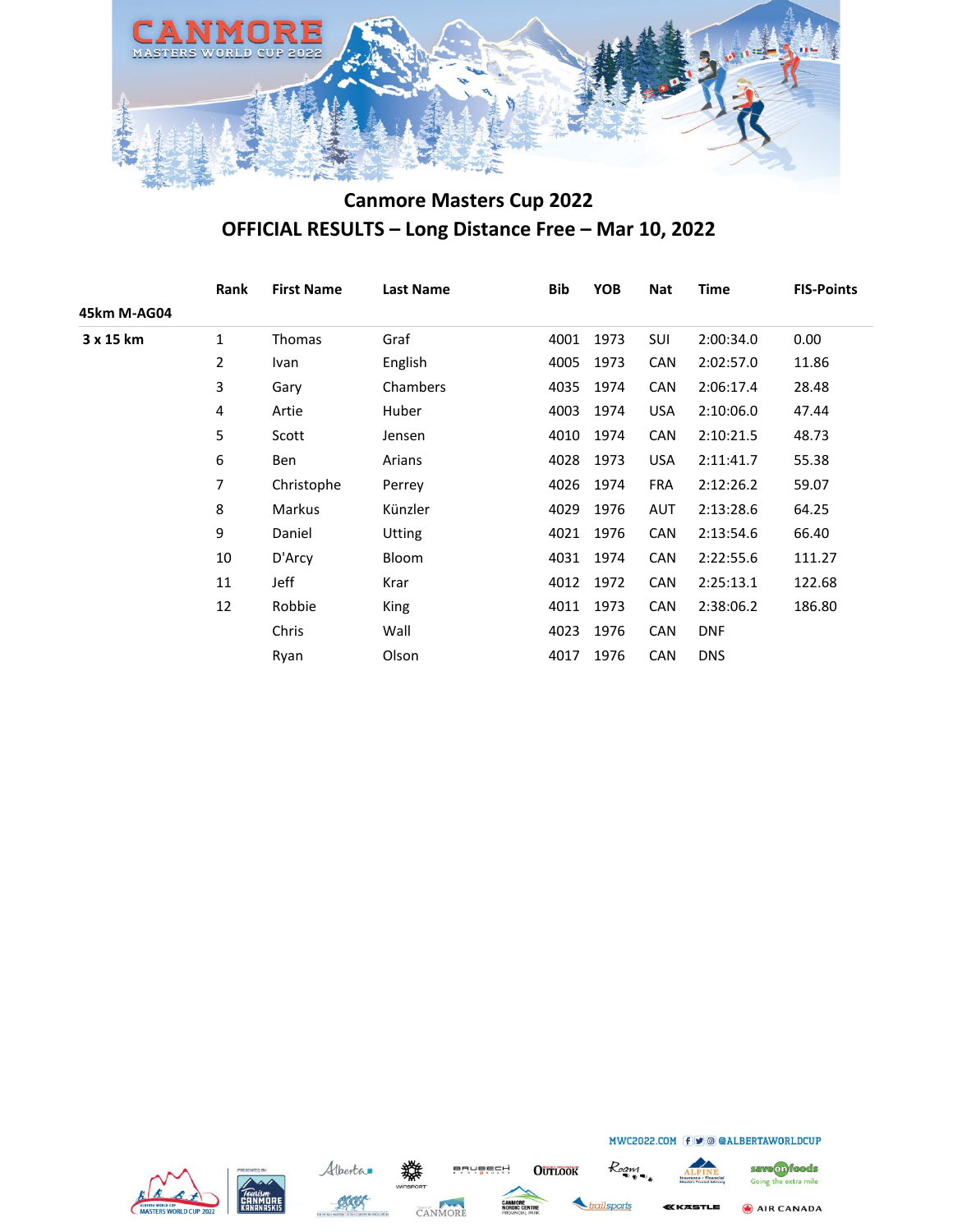

|             | Rank                    | <b>First Name</b> | <b>Last Name</b> | <b>Bib</b> | <b>YOB</b> | <b>Nat</b> | <b>Time</b> | <b>FIS-Points</b> |
|-------------|-------------------------|-------------------|------------------|------------|------------|------------|-------------|-------------------|
| 45km M-AG05 |                         |                   |                  |            |            |            |             |                   |
| 3 x 15 km   | $\mathbf 1$             | Virgo             | Karu             | 5002       | 1967       | <b>EST</b> | 1:59:43.3   | 0.00              |
|             | $\overline{2}$          | Luc               | Tremblay         | 5004       | 1970       | CAN        | 2:05:13.4   | 27.57             |
|             | 3                       | Urs               | Schneider        | 5044       | 1969       | SUI        | 2:05:14.3   | 27.65             |
|             | $\overline{\mathbf{4}}$ | Tim               | Van Orden        | 5052       | 1968       | <b>USA</b> | 2:05:15.2   | 27.72             |
|             | 5                       | David             | Sjogren          | 5003       | 1967       | <b>USA</b> | 2:05:28.0   | 28.79             |
|             | 6                       | Simon             | Pulfrey          | 5037       | 1970       | CAN        | 2:09:14.4   | 47.70             |
|             | $\overline{7}$          | Gary              | Di Silvestri     | 5011       | 1967       | <b>USA</b> | 2:09:56.9   | 51.25             |
|             | 8                       | <b>Bruce</b>      | Rogers           | 5049       | 1967       | <b>USA</b> | 2:13:06.1   | 67.06             |
|             | 9                       | Jean-Paul         | Molgat           | 5034       | 1968       | CAN        | 2:13:06.3   | 67.07             |
|             | 10                      | Steve             | Parkins          | 5036       | 1970       | CAN        | 2:15:13.9   | 77.73             |
|             | $11\,$                  | Douglas           | Boduch           | 5012       | 1969       | <b>USA</b> | 2:16:45.9   | 85.41             |
|             | 12                      | Kirk              | Daniells         | 5023       | 1968       | CAN        | 2:18:07.1   | 92.20             |
|             | 13                      | Sylvain           | Laprade          | 5015       | 1968       | CAN        | 2:18:47.0   | 95.53             |
|             | 14                      | Warren            | Atkey            | 5045       | 1969       | <b>USA</b> | 2:19:38.8   | 99.86             |
|             | 15                      | Sean              | Jones            | 5014       | 1970       | <b>USA</b> | 2:21:37.4   | 109.76            |
|             | 16                      | Nicholas          | Strohmeyer       | 5051       | 1971       | <b>USA</b> | 2:21:53.1   | 111.07            |
|             | 17                      | Glenn             | Edwards          | 5026       | 1967       | CAN        | 2:24:04.9   | 122.08            |
|             | 18                      | Gerald            | Jayne            | 5048       | 1969       | <b>USA</b> | 2:25:42.4   | 130.23            |
|             | 19                      | Ryan              | Gill             | 5029       | 1971       | CAN        | 2:26:10.5   | 132.57            |
|             | 20                      | Douglas           | Kean             | 5033       | 1967       | CAN        | 2:36:56.3   | 186.52            |
|             | 21                      | David             | Dennier          | 5024       | 1968       | CAN        | 2:50:00.9   | 252.05            |
|             | 22                      | Doug              | Corkran          | 5046       | 1968       | <b>USA</b> | 2:58:40.1   | 295.42            |
|             | 23                      | Eric              | Shaffner         | 5050       | 1971       | <b>USA</b> | 3:09:52.2   | 351.56            |
|             |                         | Andreas           | Dillemuth        | 5009       | 1969       | <b>GER</b> | <b>DNF</b>  |                   |
|             |                         | Marc              | Viallon          | 5013       | 1969       | <b>FRA</b> | <b>DNF</b>  |                   |
|             |                         | Tim               | Donahue          | 5006       | 1969       | <b>USA</b> | <b>DNS</b>  |                   |
|             |                         | Philip            | Parker           | 5035       | 1968       | CAN        | <b>DNS</b>  |                   |
|             |                         | Raivo             | Pärnpuu          | 5043       | 1967       | <b>EST</b> | <b>DNS</b>  |                   |
|             |                         | Richard           | Fernand          | 5047       | 1969       | <b>USA</b> | <b>DNS</b>  |                   |
|             |                         |                   |                  |            |            |            |             |                   |







**OUTLOOK** 

**BRUBECH** 

railsports

Roam

AIR CANADA KKASTLE

save on foods

Going the extra mile